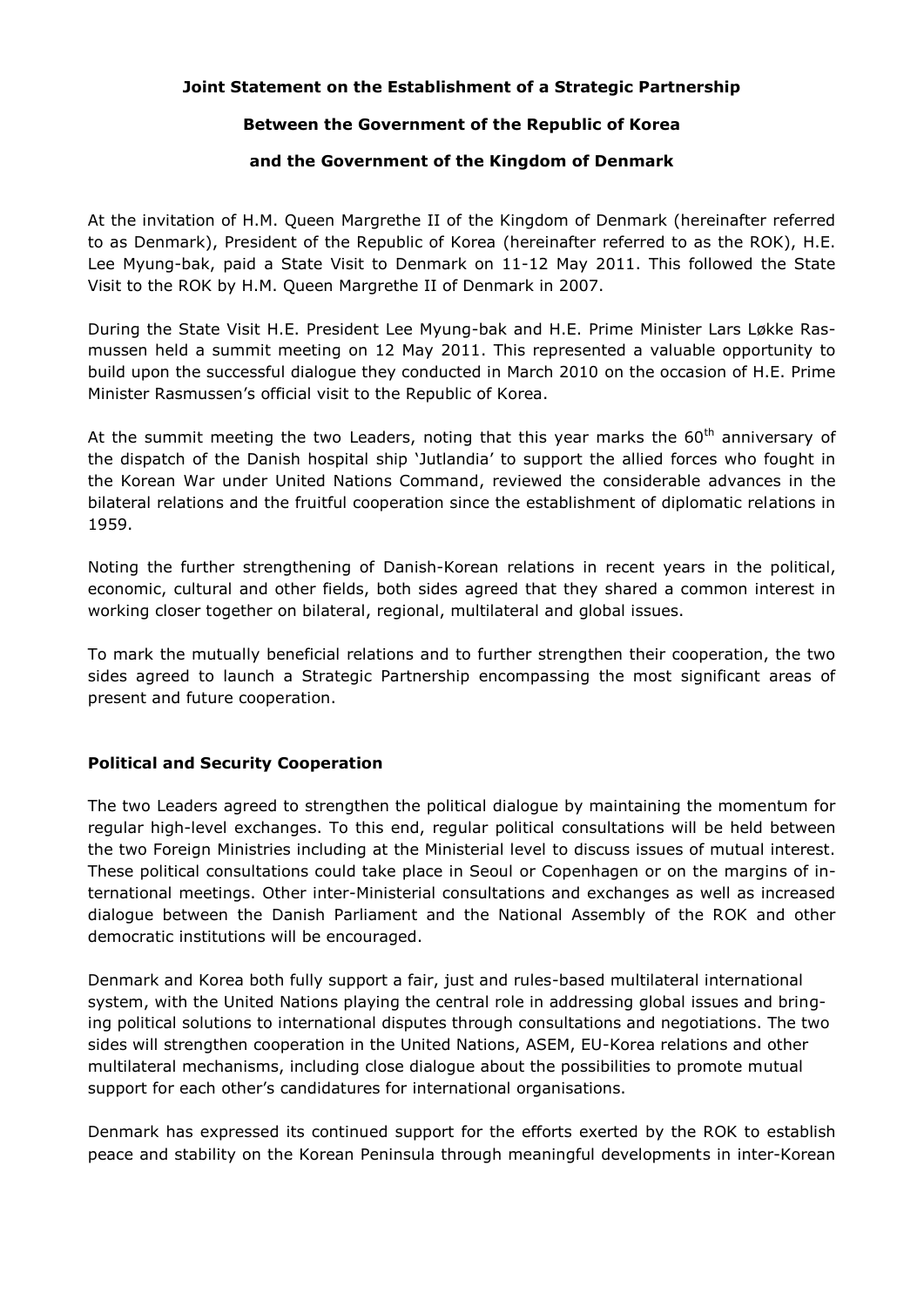relations, on a basis of sincere and substantial dialogue. Furthermore, the two Leaders agreed to continue consultations to achieve this goal.

Denmark has rendered its consistent support for the denuclearization of North Korea. Both sides condemned North Korea's recently disclosed uranium enrichment activities in violation of UN Security Council Resolutions 1718 and 1874. Both sides urged North Korea to fully comply with UN Security Council resolutions, in particular by abandoning all nuclear programs including its Uranium Enrichment Programme (UEP) in a complete, verifiable and irreversible manner and ceasing all related activities.

The ROK acknowledged Denmark's renewed commitment to peace and security on the Korean Peninsula by re-establishing its membership in the United Nations Command (UNC)-Korea in 2000 and assigning officers to the UNC Military Armistice Commission (MAC) in April 2009. To date, Denmark has assigned six officers to the UNC MAC to conduct Armistice maintenance activities. Presently, two Danish Field Grade officers serve as the Corridor Control Officer for Transportation Corridor-East and as the Assistant DMZ Operations Officer.

## **Economic and Trade Cooperation**

Recognizing that there is enormous potential for the expansion of trade and investment between the ROK and Denmark, the two Leaders agreed to work to deepen and expand mutually beneficial economic and trade cooperation, making full use of the potential of the EU-Korea Free Trade Agreement (FTA), which will enter into force in July 2011.

The two Leaders shared the view that the private sectors of both countries could further expand cooperation on new technology such as green technology, renewable energy technology, bio-technology, pharmaceutical industry technology and in other sectors. In this regard, the two Leaders noted that the Korea-Denmark Green Growth Alliance Business Conference held on the second day of the State Visit provided a valuable opportunity to enhance the trade and economic ties between Korean and Danish business communities.

Recalling the 'Arrangement between the Ministry of National Defense of the ROK and the Ministry of Defence of Denmark on the Protection of Classified Military Information', signed on 5 April 2011, the two Leaders also agreed to further enhance ROK-Denmark defence cooperation. In this regard, the two Leaders welcomed the signing of the 'Memorandum of Understanding concerning Cooperation in the Field of the Defense Industry' during H.E. President Lee's State Visit to Denmark to enhance Korean and Danish defense suppliers' access to tenders in the two countries.

President Lee Myung-bak appreciated Denmark's early decision regarding its participation in the Expo 2012 Yeosu Korea, which is to be held in Yeosu, Korea from 12 May to 12 August, 2012. The President welcomed the official visit of the Danish Crown Prince couple in connection with Expo 2012. The two Leaders agreed to continue working closely for the success of the Yeosu Expo.

#### **Green Growth Alliance**

The two Leaders noted that both the ROK and Denmark are ambitious and active when it comes to fighting climate change, promoting green growth and developing green technology.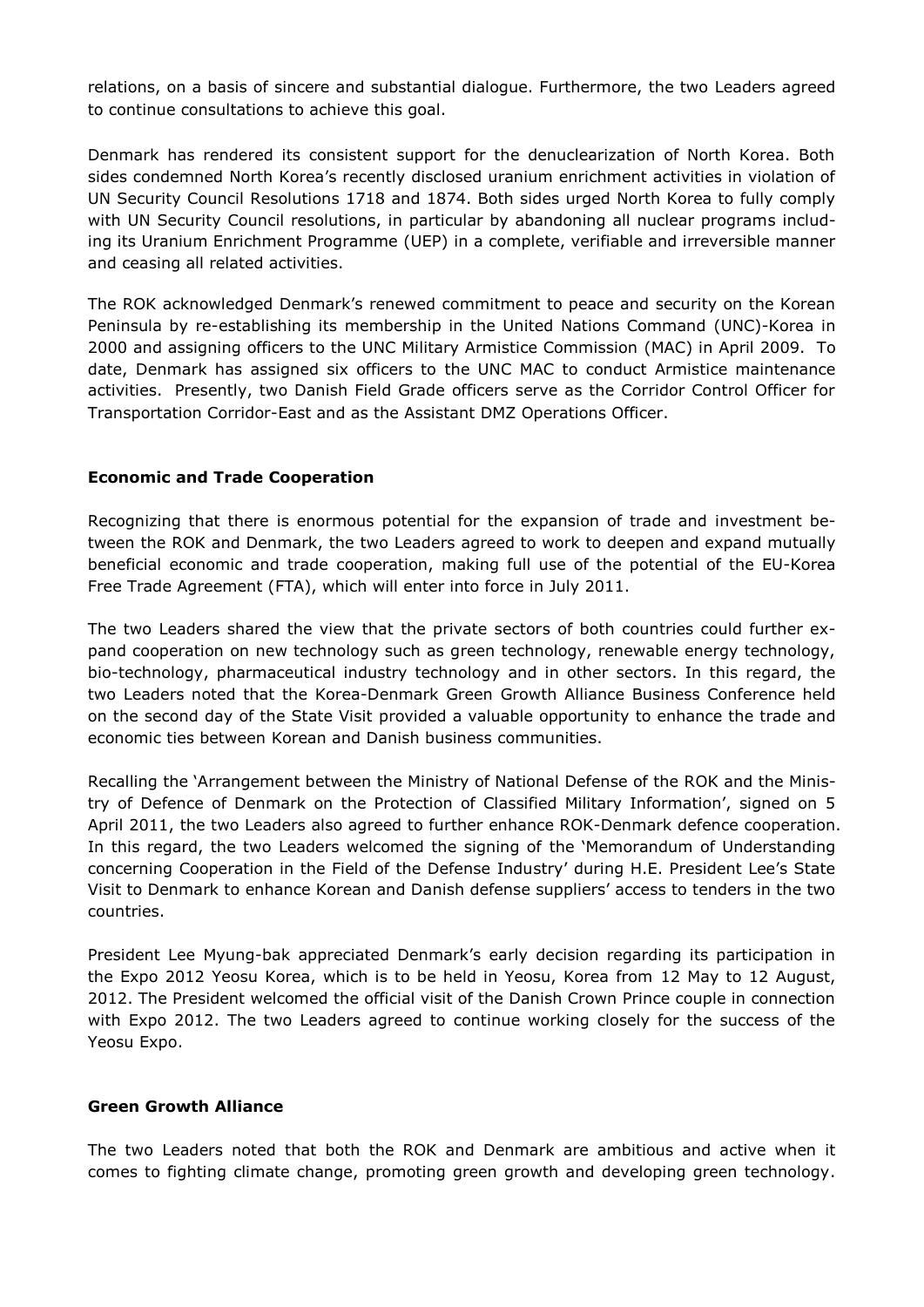They also shared the view that the Korean 'Low Carbon Green Growth' strategy and the Danish 'Energy Strategy 2050' serve as a clear demonstration of the commitment from both countries in these areas. The two sides agreed that there are common challenges but also common opportunities. The two Leaders emphasized the importance of green growth as an important tool for the creation of employment, prosperity, and protection of biodiversity, as well as in contributing to global  $CO_2$  reductions, reducing environmental risks and promoting sustainable use of natural resources.

Within the framework of the Strategic Partnership, the two Leaders launched a Korean-Danish Green Growth Alliance. Through the Alliance, the ROK and Denmark will promote a range of activities and increase cooperation both at the bilateral and multilateral levels. The Green Growth Alliance, which covers many areas of cooperation, is described in a separate statement: 'Joint Statement on the Establishment of the Green Growth Alliance between the Government of the Republic of Korea and the Government of the Kingdom of Denmark' attached herewith.

One of the main elements of the Green Growth Alliance will be the Global Green Growth Institute (GGGI). Confirming their commitment to support the transition of developing countries to a green economy, the two Leaders welcomed the opening of the GGGI branch office in Denmark during the State Visit. H.E. President Lee Myung-bak also noted the Danish Government's active participation in the GGGI, including the Danish Government's decision to make financial contributions to the GGGI.

# **Social and Cultural Cooperation**

The two sides emphasized the importance of enhancing the exchange of knowledge, experience and culture between the peoples of the ROK and Denmark.

Recalling the 'Memorandum of Understanding Between the Government of the ROK and the Government of Denmark concerning a Working Holiday Programme', signed on 28 October 2010, the 'Agreement on Social Security between the ROK and Denmark', signed on 11 March 2010, and the 'Memorandum of Understanding on Education and Human Resource Development Between the Ministry of Education of Denmark and the Ministry of Education and Human Resources Development of the ROK', signed on 8 November 2006, the two Leaders underlined their willingness to further develop the possibilities for mobility, cultural cooperation and people-to-people exchanges between the two countries as a means of strengthening the bonds between the ROK and Denmark.

## **International Cooperation**

Acknowledging their common interests and priorities in a range of global issues, such as the global financial architecture, climate change negotiations, non-proliferation and nuclear security, piracy and development, the two Leaders agreed to further strengthen cooperation in these areas and confirmed their continued willingness to be actively engaged in these areas.

The two sides share the belief that there is much to be gained from a closer relationship between Europe and Asia, and agreed to work together toward this end – in close cooperation also with other partners. The two Leaders agreed that future possibilities for closer dialogue